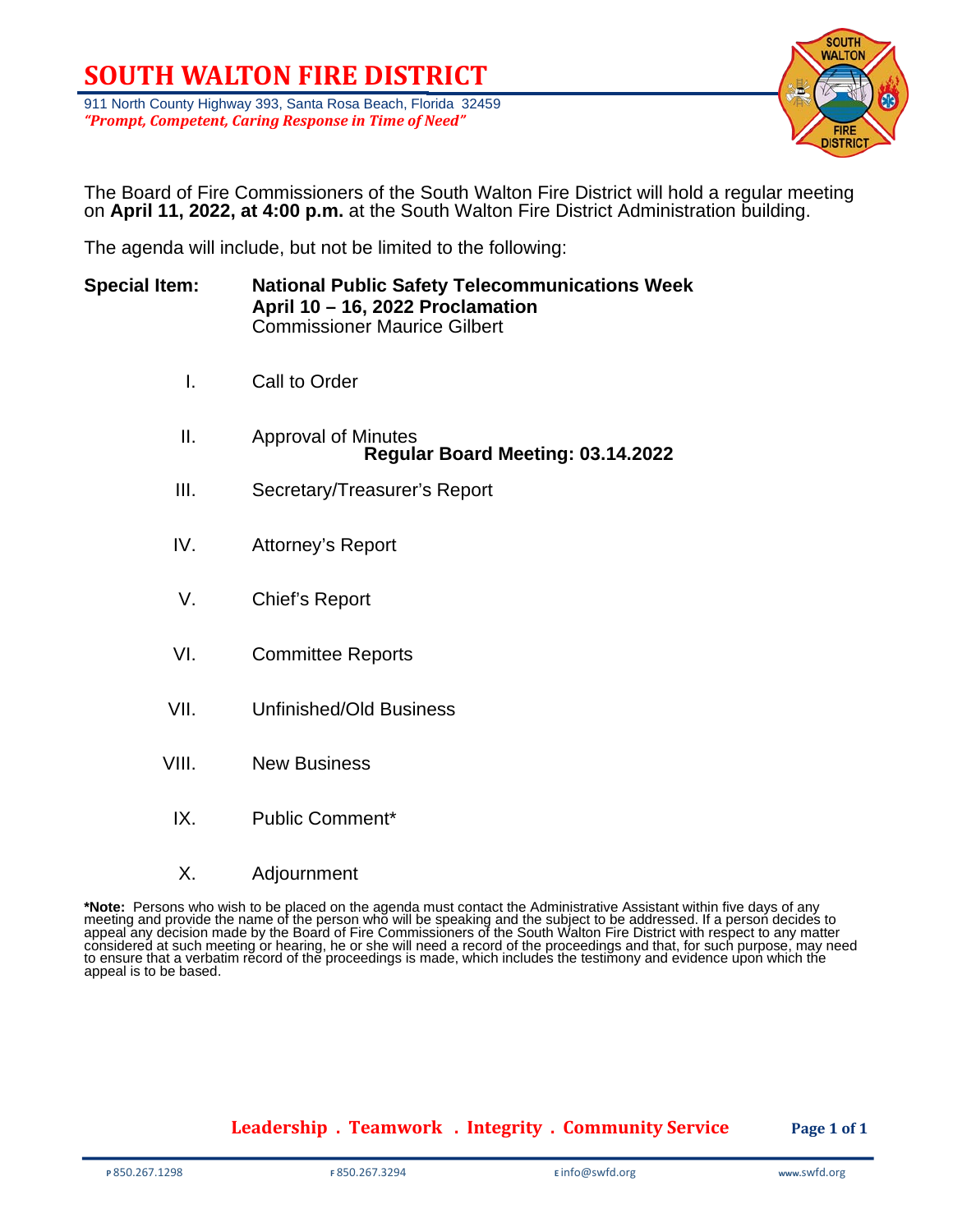# **SOUTH WALTON FIRE DISTRICT BOARD OF FIRE COMMISSIONERS**

# **Meeting Minutes – April 11, 2022**

# **\*\*\*PENDING APPROVAL\*\*\***

**Commissioners Present:** David A.C. Bailey, Brian Christenson, Tom Cooper, Charlotte Flynt, Mark B. Foley, Maurice Gilbert, Mike Stange

# **Commissioners Absent:** None

**Call to Order:** 4:00 p.m.

Chairman Gilbert announced that there was a quorum present.

Chairman Gilbert read into the record the National Public Telecommunications Week Proclamation, proclaiming April 10 – 16, 2022, as Public Telecommunications Week in South Walton in honor of the men and women whose diligence and professionalism keep the community, citizens, and visitors safe.

On a motion duly made by Commissioner Bailey and seconded by Commissioner Cooper, the Board unanimously approved the minutes of March 14, 2022, Board of Fire Commissioners' regular meeting.

**Secretary/Treasurer's Report:** Commissioner Flynt read the February 2022 cash report into the record.

## **Attorney's Report:**

On a motion duly made by Commissioner Flynt and seconded by Commissioner Bailey, the Board unanimously approved Attorney Youell's March 2022 billing statement.

## **Fire Chief's Report:**

Chief Crawford reviewed the Emergency Response Activity Report which included Beach Safety Responses.

Chief Crawford reported a total of 737 incidents representing a decrease of 9.5% in total responses when comparing March 2022 to March 2021. YTD responses have increased by nearly 5% in total response activity. Contributing factors are a reduction in the number of Water Rescues and beach-related Public Assists. In addition, impacts observed from treating and transporting a rather significant number of COVID patients last year are all likely contributing to the overall reduction in response activity for the month.

Chief Crawford reported that crews responded to a significant structure fire caused by lightning on the evening of March 18, 2022, at Beachfront Trail. The incident was immediately escalated to a second alarm triggering a response from Walton County Fire Rescue, Destin Fire Control District, and Panama City Beach Fire Department. Complicating suppression efforts were extremely poor radio communications as a result of the Peach Creek radio tower being struck by lightning during the same thunderstorm.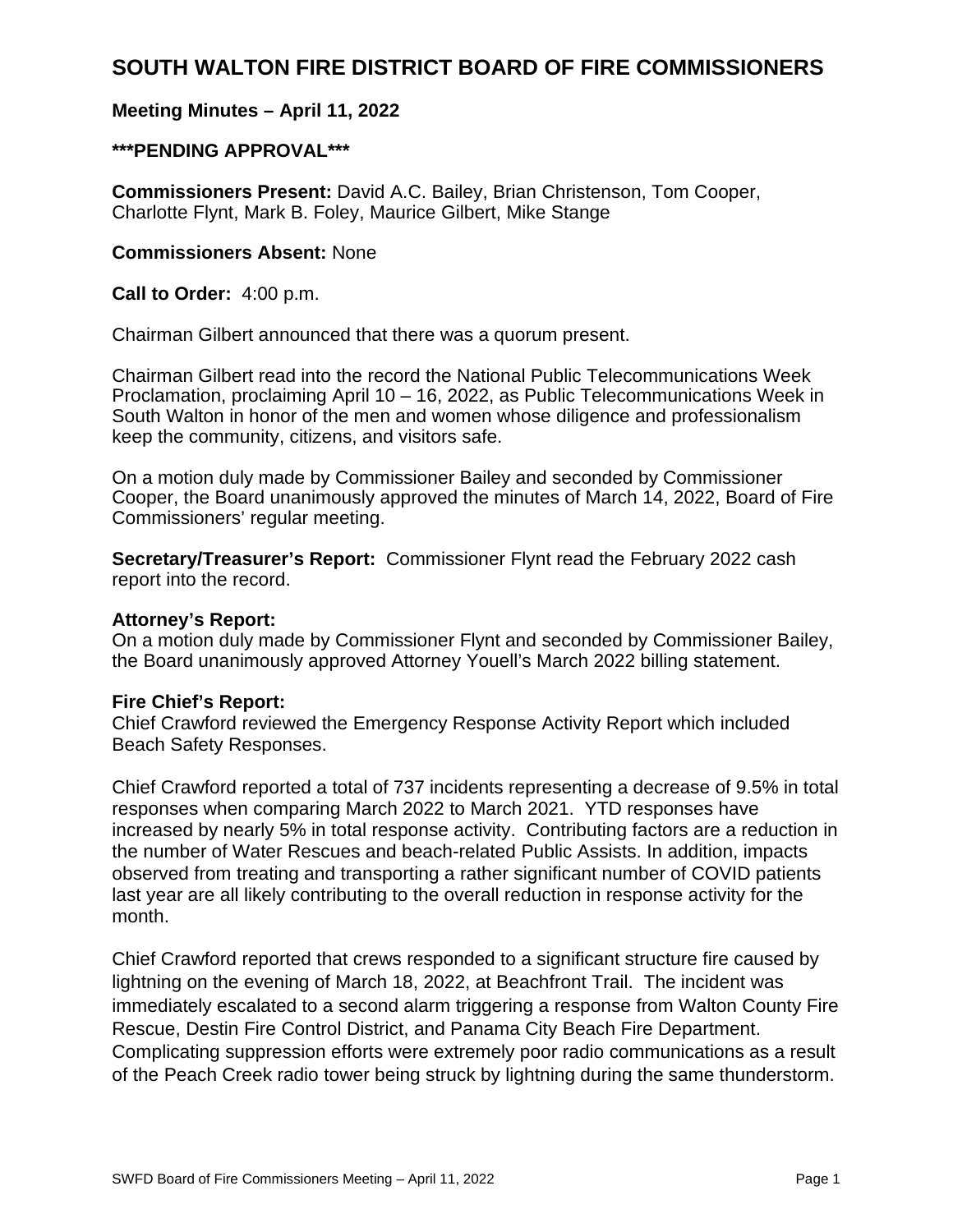Chief Crawford provided a copy of the 2021 Annual Report for each board member. Chief Crawford acknowledged Staff's time and effort to present the Fire District's annual report, more specifically, SWFD's Public Information Officer for the creative graphics, layout, and illustrations reflecting 2021 activities.

SWFD recognized the retirements of two tenured firefighters. Firefighter/Paramedic Kate Christenson and Firefighter/Paramedic Derek Smith were each presented with a personalized shadow box reflective of their time serving SWFD and a ceremonial fire axe by the Firefighters Union.

Chief Crawford announced that an SWFD Retiree Breakfast has been scheduled for Saturday, April 30, 2022.

On March 15, 2022, Chief Crawford attended a Walton County Board of County Commissioners meeting along with Sheriff Adkinson, Walton County Fire Chief Vause, and Forestry Supervisor Bowers to formally recommend a recission to the county-wide burn ban.

The roof replacement project for the SWFD headquarters facility has been completed.

Chief Crawford notified Walton County Tourist Development Council leadership of SWFD's desire to expedite the RFP bid process for the Beach Safety program contract renewal as time is of the essence for continuity of operations. Chief Crawford will keep the board apprised as to where these discussions are headed.

SWFD's Training Division facilitated the written exam portion of its promotional assessment process for the position of Sergeant this past week. All eleven (11) candidates obtained passing scores and are advancing to the practical portion of the assessment scheduled for next week. Chief Crawford expressed how proud he is of each candidate for competing in the assessment center.

On March 30 and 31, 2022, SWFD hosted the International Association of Fire Fighters (IAFF) Peer Support Training for members of SWFD's Peer Support Team along with firefighters and responders from across the region. Special acknowledgment was given to District Chief John Adams for coordinating this valuable training for our personnel.

On March 31, 2022, Chief Crawford attended a State Fire Marshal sponsored Leadership Summit at the State Fire College. The agenda included remarks from the two Deputy CFOs, an update from the Florida Forest Service Chief, updates from the Director of State Fire Marshal's Office on grant opportunities, legislative appropriations for US&R team sustainment, as well as FY23 proposed budget allocations. Those in attendance were also provided with a formal After-Action Review from the US&R response to the Surfside Condominium Collapse.

On April 1, 2022, Chief Crawford and Chief LaTour attended a Gulf Coast TEMPEST program orientation at the Walton County Emergency Operations Center. TEMPEST is a Triumph Gulf Coast grant-funded initiative administered through Gulf Coast State College. The program is available to the eight (8) disproportionately affected counties impacted by Hurricane Michael including Walton. The cache of available equipment includes a multitude of ground robotic visual inspection equipment, waterborne surface, and sub-surface UAVs, and aerial fixed and rotor wing drones with varying capabilities. In addition, and of primary interest to us, they have three (3) mobile command vehicles (2 smaller ambulance size units and 1 fully functioning Emergency Operations Vehicle). These assets are available for response agencies to check out for their use after